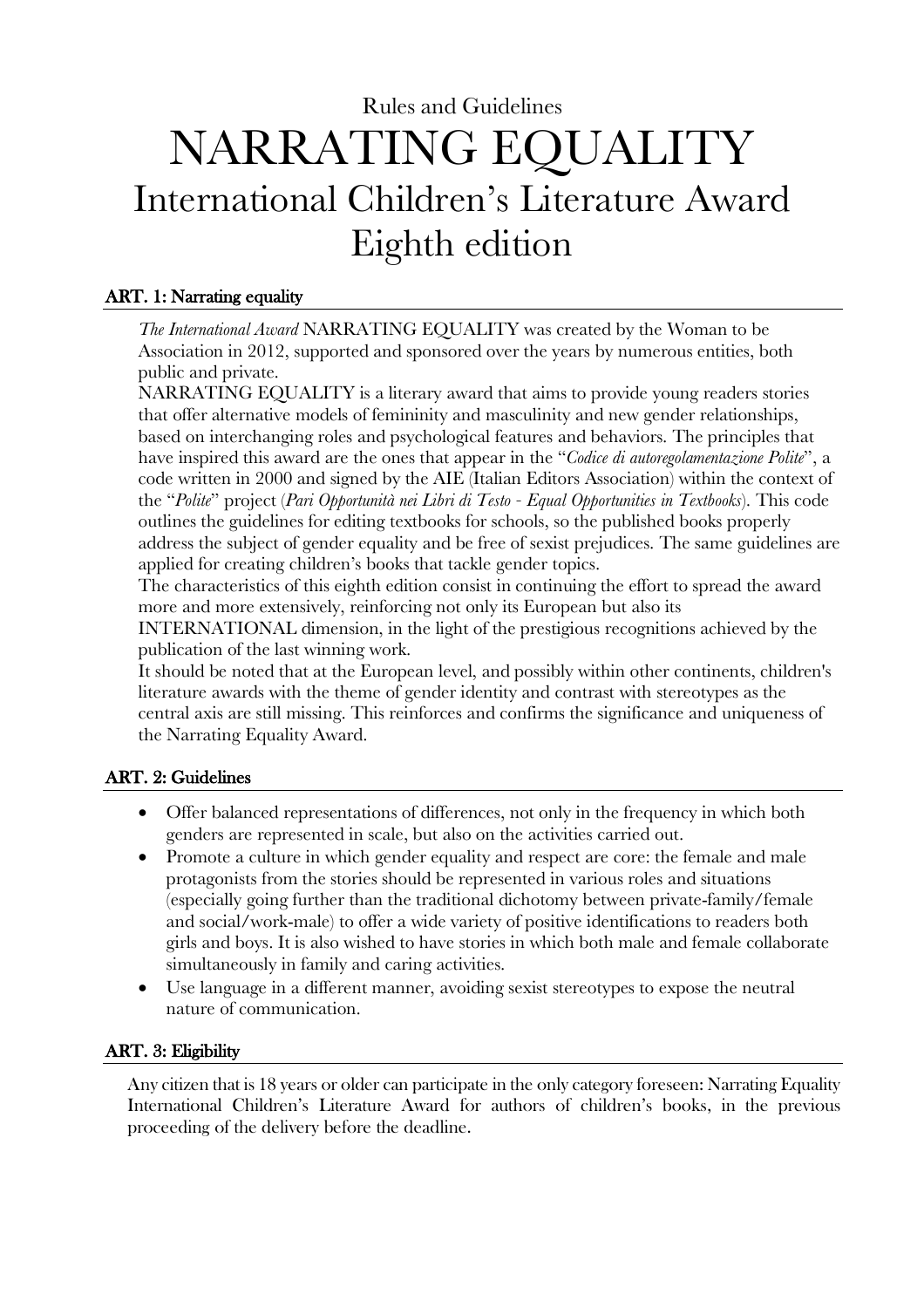### ART. 4: Participation

The texts presented have to be unpublished before. They can be submitted in Italian, Spanish or English.

The participants commit to, under their own responsibility, present texts that have not been presented to other literary contests at the same time or that have been submitted to a Publishing House and are under consideration.

The texts can be submitted between the 20th June 2022 and till 15th September 2022. The latter being the ultimate deadline, not accepting texts submitted after this date. The date of submission is considered to be the date of the receipt of the e-mail with the attached text. The registration into the contest is free of charge.

## Texts in ITALIAN AND ENGLISH:

Digital format texts have to be sent in PDF to the following email address: womantobe@gmail.com No texts will be accepted in any other format than PDF.

## Texts in ENGLISH AND SPANISH:

Digital format texts have to be sent in PDF to the following email addresses: info@nubeocho.com

elements that are obscene, racist or contain any form of violence.

No texts will be accepted in any other format than PDF. The subject of the email should include: Narrating Equality

## Art. 5: Text content

The presented text has to be suitable to be published as an illustrated book aimed at an age group between 3 and 8 years old. The topic of the text has to be coherent with the guidelines of the contest (see point 1).

The text cannot be longer that 2.500 characters (including spaces). The publishing house will handle the layout of the text, since the illustrated book genre requires the harmony between text and illustrations.

The winning text can be modified for editing purposes in case it is necessary to adapt it to peculiar characteristics of the illustrated book genre.

The participant may suggest a division into "double spreads" (one illustration for each double spread) that helps to understand the book. This will be appreciated by the jury as a characteristic that demonstrates knowledge of children's picture books. However, these indications will not be mandatory and in no case will imply any type of limitation on the part of the editing, which will be the sole responsibility of NubeOcho publishing house. Both the nature of the participation in the contest rules as well as the European, Italian and Spanish laws are a fundamental requirement for the admission. The text cannot contain any

#### ART. 6: Submission of the texts

Alongside the texts, a PARTICIPANT SHEET in PDF has to be submitted, which specifies the following information: full name, date of birth, address, telephone number, email address of the author and the title of the text. The PARTICIPANT SHEET is at the end of these rules.

## ART. 7: Selection of the works

The Jury of the contest will analyze all the submissions received until the 15th September 2022 (inclusive) and will select five works deserving mention, becoming thus the finalists.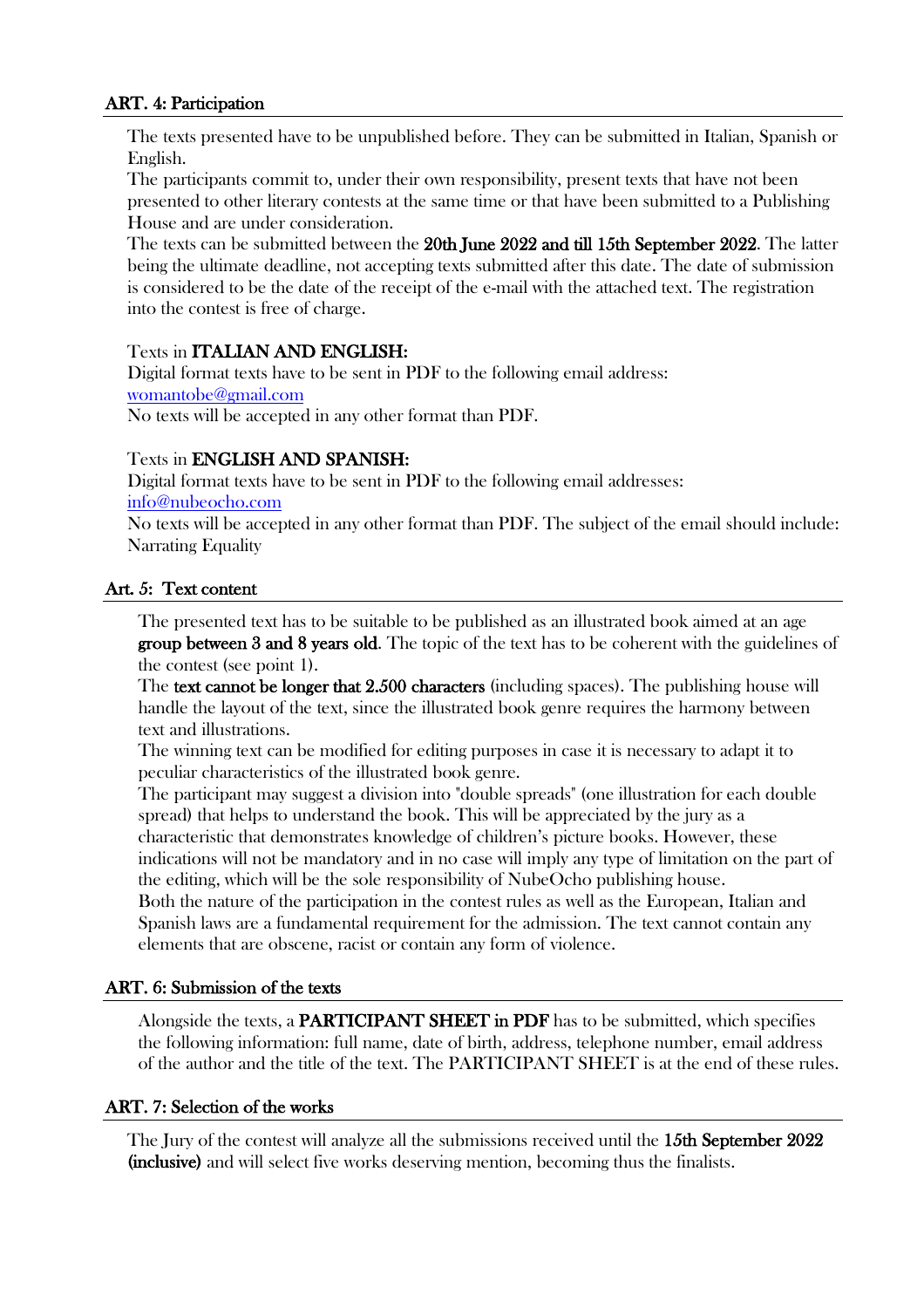Every judge will then evaluate the finalists and attribute to each text a score from 0 to 5, in which 5 is the highest score.

The total points attributed by every judge will represent the final basis for voting. The final ranking will be drawn up with the final voting. In case of a tie, the winner will be chosen by the President of the Jury.

The President of the Woman to be Association will be the President of the Jury, next to experts, both Spanish and Italian, who specialize in children's books and young literature, university research and publishing sector. The selection will be irrefutable and unappealable. The selection of the winner and the deserving mention of the finalists will be decided by 25th September 2022 and will be published on: www.narratingequality.com

The Woman to Be Association will be in charge of contacting the finalists via email or telephone.

#### ART. 8: Prize

The publication and official presentation of the winning text will take place in **September 2023**, within the framework of an event held at a significant venue, which will be publicized beforehand and the finalists notified in advance.

The first finalist will win a cash prize of 1.000 Euros, as an advance of Royalties of the book that will be published and distributed in both Italian and Spanish. The publishing house NubeOcho reserves the right of possible publication in English or other languages.

The winning author will sign an international rights contract with the publishing house NubeOcho in which the percentages of rights over the book will appear, both for the countries in which it will be published, as well as for others in which the book can be sold by the publisher and by the international sales agents.

No other cash prizes are foreseen for the other finalists.

NubeOcho publishing house will choose the illustrator for the book.

Woman to Be Association, Uscire dal Guscio and NubeOcho will work on promoting the awarded published book at the international level. After the announcement, the news will be transmitted within the scope of children's books and young literature circles (publishing houses, magazines, European associations that promote reading, European teacher associations, specialized libraries and bookstores, journalists, entities, associations and professionals, etc.). All the finalists will be invited to participate in other initiatives of the program.

#### ART. 9: Publication

The winning text will be published in both Italian and Spanish, with a **print run of at least 1500** copies for each language. The winner will receive from the NubeOcho publishing house annual reports of sales in all countries where the book has been distributed.

#### ART. 10: General Conditions

The registration in the contest implies accepting all of the contest rules included in this document.

The registration in the contest implies accepting the Jury's decision, that the participants have to consider irrefutable and unappealable.

#### ART. 11: Legal Terms

The participants in the contest authorize, from this moment forward, the use of their own image (photographs, videos, etc.) for the publication and publicity of the book. They also authorize the use of the images for advertising and promotional purposes of the contest and eventual presentations, without expecting any compensation from the association Woman to be.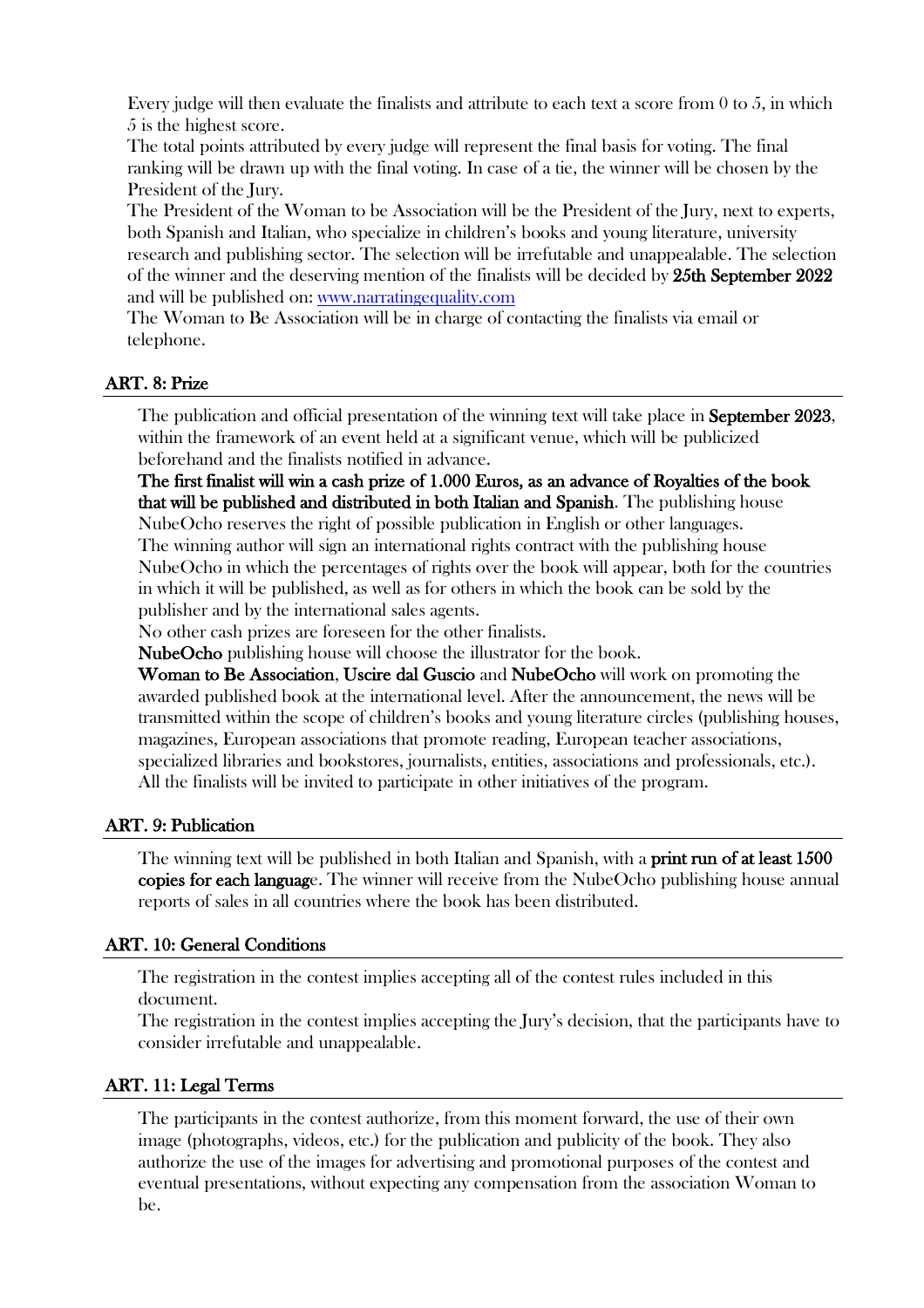With the acceptance of these contest rules, Woman to be association is authorized to use the personal information in agreement with the current legislation. These rules will be at the disposal of whoever asks for them to the Woman to be association and can be downloaded through the website www.narratingequality.com in all three languages (Spanish, Italian and English).

# CONTACT:

Associazione Woman to be Via delle Bocchette ang. Via dei Fabbri 55041 Capezzano Pianore - Camaiore (Lu) Telephone: 338 29.45.995 (from Monday to Friday, between 15.00 – 19.00) Fax: 0584 42.61.96 Email: womantobe@gmail.com - www.narratingequality.com Only shortlisted authors will be contacted.